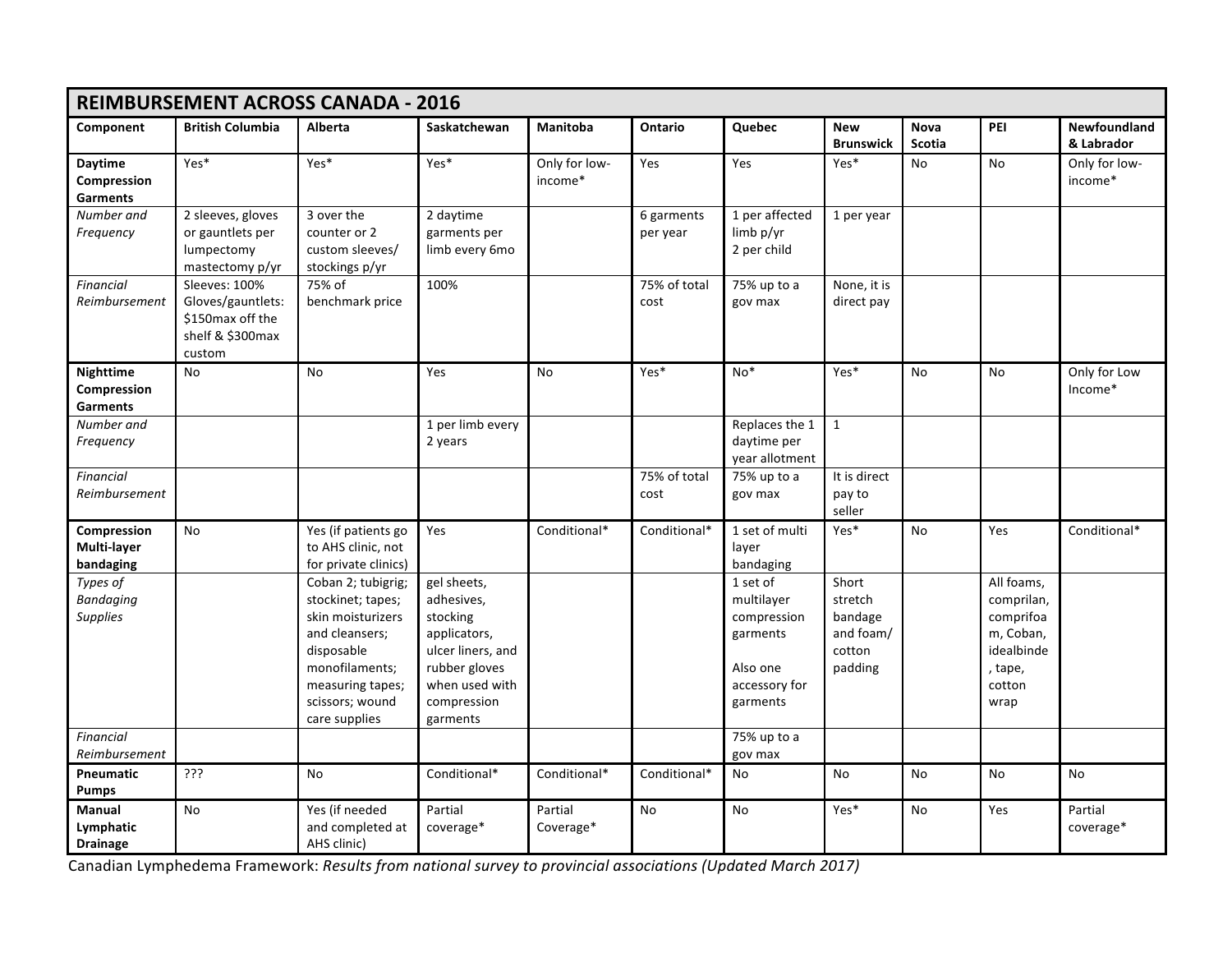## **\*Conditions**

|                | <b>Daytime Compression</b>                                                                                                                                                                                                                                                                                                                                                                                                                                                                                                                                                                                                                                                              | <b>Nighttime Compression</b> | <b>Bandaging Supplies</b>                                                                                                                                                                                                                                                                                      | <b>Pneumatic Pumps</b>                                                                      | <b>MLD</b>                                                                                                                                                                                                                                                                                                                                                                                                                                                                                                                                                                             |
|----------------|-----------------------------------------------------------------------------------------------------------------------------------------------------------------------------------------------------------------------------------------------------------------------------------------------------------------------------------------------------------------------------------------------------------------------------------------------------------------------------------------------------------------------------------------------------------------------------------------------------------------------------------------------------------------------------------------|------------------------------|----------------------------------------------------------------------------------------------------------------------------------------------------------------------------------------------------------------------------------------------------------------------------------------------------------------|---------------------------------------------------------------------------------------------|----------------------------------------------------------------------------------------------------------------------------------------------------------------------------------------------------------------------------------------------------------------------------------------------------------------------------------------------------------------------------------------------------------------------------------------------------------------------------------------------------------------------------------------------------------------------------------------|
| <b>British</b> | Post mastectomy or lumpectomy patients only                                                                                                                                                                                                                                                                                                                                                                                                                                                                                                                                                                                                                                             |                              |                                                                                                                                                                                                                                                                                                                |                                                                                             |                                                                                                                                                                                                                                                                                                                                                                                                                                                                                                                                                                                        |
| Columbia       |                                                                                                                                                                                                                                                                                                                                                                                                                                                                                                                                                                                                                                                                                         |                              |                                                                                                                                                                                                                                                                                                                |                                                                                             |                                                                                                                                                                                                                                                                                                                                                                                                                                                                                                                                                                                        |
| Alberta        | Low income Albertans and those receiving<br>income assistance are not required to cost<br>share if they are receiving: Widows Pension,<br>Assured Income for the Severely Handicapped<br>or Alberta Works Health benefit. Albertans<br>may not be eligible for AADL benefits if they<br>are eligible to receive comparable benefits<br>through another source including: Workers<br>Compensation Board, Private Insurance,<br>Veterans Affairs, Non-insured health benefits<br>for First Nation People and Inuit. AADL is a<br>cost-share program. Clients pay 25% of the<br>approved benefit amount up to a maxi<br>contribution of \$500 per individual (family) per<br>benefit year. |                              |                                                                                                                                                                                                                                                                                                                |                                                                                             | Treat for two to three weeks<br>when you first go to the clinic<br>and then will do a follow up if<br>need be. Usually seen once a<br>year unless you have to go<br>back due to a change in your<br>limb                                                                                                                                                                                                                                                                                                                                                                               |
| Saskatch-      | Some low compression isn't covered. Patients                                                                                                                                                                                                                                                                                                                                                                                                                                                                                                                                                                                                                                            |                              |                                                                                                                                                                                                                                                                                                                | <b>Primary Patients Only</b>                                                                | Not all health regions have                                                                                                                                                                                                                                                                                                                                                                                                                                                                                                                                                            |
| ewan           | must have the garment requisitioned by an<br>OT, PT, CDT therapist, ET, DNS or Wound care<br><b>Nurse</b>                                                                                                                                                                                                                                                                                                                                                                                                                                                                                                                                                                               |                              |                                                                                                                                                                                                                                                                                                                | only 1/health region or up to<br>\$4000 (\$5000 for sequential)<br>on approval through SAIL | trained therapists. Amount of<br>time allowed for LE patients<br>varies from region to region.                                                                                                                                                                                                                                                                                                                                                                                                                                                                                         |
| Manitoba       | Limited to those on the Employment and<br>Income Assistance program (provincial<br>welfare) with prescription and approval by the<br>by the individual case worker assigned. EIA<br>eligibility is very defined within provincial<br>regulations                                                                                                                                                                                                                                                                                                                                                                                                                                        |                              | Coban is provided for clients<br>of the Home Care program.<br>Medical diagnostic criteria<br>unclear (informally, mostly<br>see related to venous<br>insufficiency) Coban<br>wrapping has recently been<br>requested and approved for<br>EIA clients (have seen<br>minimal situations such as<br>this to date) | Single chamber pumps are<br>provided from the Home<br>Care program for some<br>patients.    | Minimal coverage is<br>provided. There are 2<br>therapists only for patients<br>with upper extremity LE<br>secondary for breast cancer.<br>Most services are limited to<br>the intensive phase but will<br>do some minimal quarterly<br>follow-up for the 1st year.<br>There is also a 0.25 FTE<br>therapist within a rural<br>hospital setting. And there is<br>a physiotherapist (not<br>lymphedema certified) that<br>works part time and focuses<br>on an adult rehab<br>population. Additional<br>information is being sought<br>related to any restrictions for<br>this service. |

 Canadian Lymphedema Framework: *Results from national survey to provincial associations (Updated March 2017)*